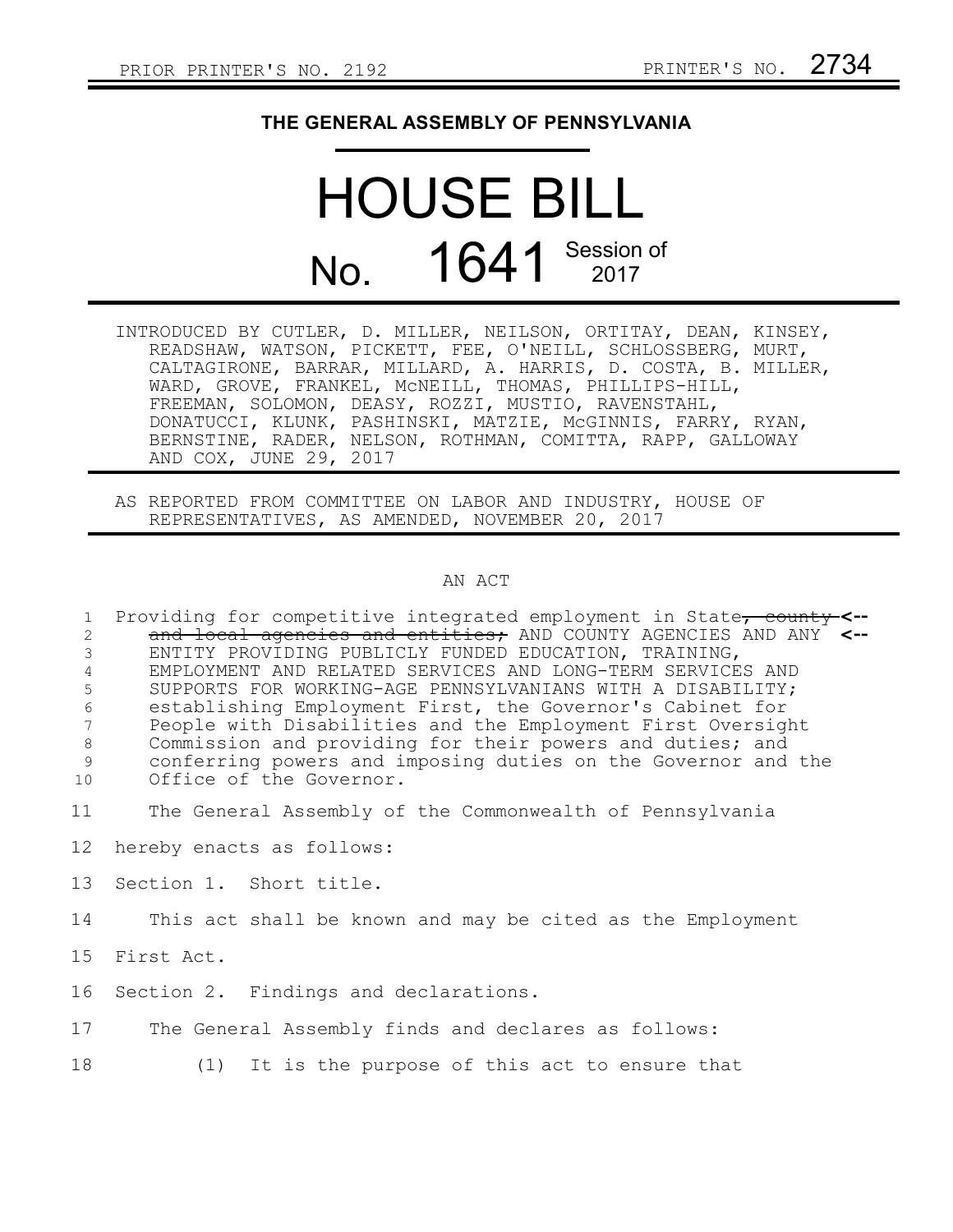individuals with a disability be given the opportunity to achieve economic independence through jobs that pay competitive wages in community integrated settings. 1 2 3

(2) The current work force participation rate for individuals with a disability is 20%. 4 5

(3) Pennsylvanians with a disability are valued members of society, and all members of society deserve to have the opportunity to work. 6 7 8

(4) Significant changes have occurred and are continuing to evolve with advances in effective support strategies and technology. 9 10 11

(5) Each year throughout this Commonwealth, thousands of high school students with a disability who use plans developed in accordance with section 504 of the Rehabilitation Act of 1973 (Public Law 93-112, 29 U.S.C. § 794) or qualify under the Americans with Disabilities Act of 1990 (Public Law 101-336, 104 Stat. 327) graduate from special education programs and are ready and able to work at competitive wages in private sector and public sector jobs. 12 13 14 15 16 17 18 19

(6) The Commonwealth can realize a return on its significant investment in young adults with a disability who have benefited from a free and appropriate public education and other State services by adopting policies that further the goal of competitive integrated employment for individuals with a disability. 20 21 22 23 24 25

(7) Hundreds of thousands of job openings are listed every day, reflecting the challenges faced by employers in finding and keeping a dedicated work force, which could be resolved, in part, through the hiring of individuals with a disability. 26 27 28 29 30

20170HB1641PN2734 - 2 -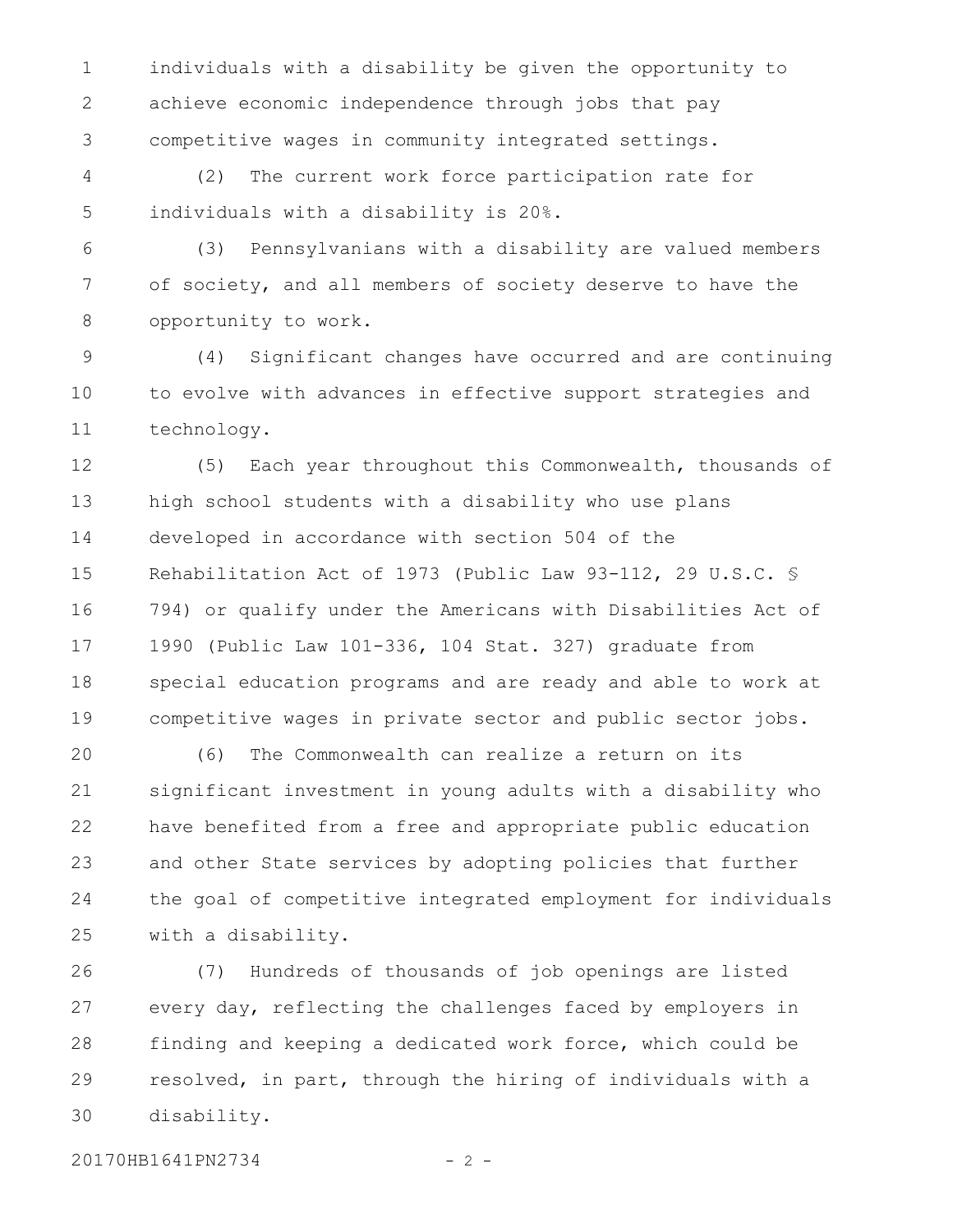(8) Recognition and furtherance of the benefits of meaningful work applies to all working individuals, including the opportunity for competitive integrated employment for individuals with a disability. 1 2 3 4

Section 3. Definitions. 5

The following words and phrases when used in this act shall have the meanings given to them in this section unless the context clearly indicates otherwise: 6 7 8

"Cabinet." The Governor's Cabinet for People with Disabilities established under section 5. 9 10

"Commission." The Employment First Oversight Commission established under section 6. 11 12

"Competitive integrated employment." As defined in section 7 of the Rehabilitation Act of 1973 (Public Law 93-112, 29 U.S.C.  $$705(5)$ . 13 14 15

"Disability." As defined in governing statutes and regulations of each State agency. 16 17

"Employment First." The policy of State agencies which provides that competitive integrated employment is the first consideration and preferred outcome of publicly funded education, training, employment and related services, and longterm services and support for individuals with a disability. "State agency." Any office, department, authority, board, multistate agency or commission of the executive branch, an independent agency or a State-affiliated entity. The term includes: 18 19 20 21 22 23 24 25 26

27

(1) The Governor's Office.

(2) The Office of Attorney General. 28

(3) The Department of the Auditor General. 29

(4) The Treasury Department. 30

20170HB1641PN2734 - 3 -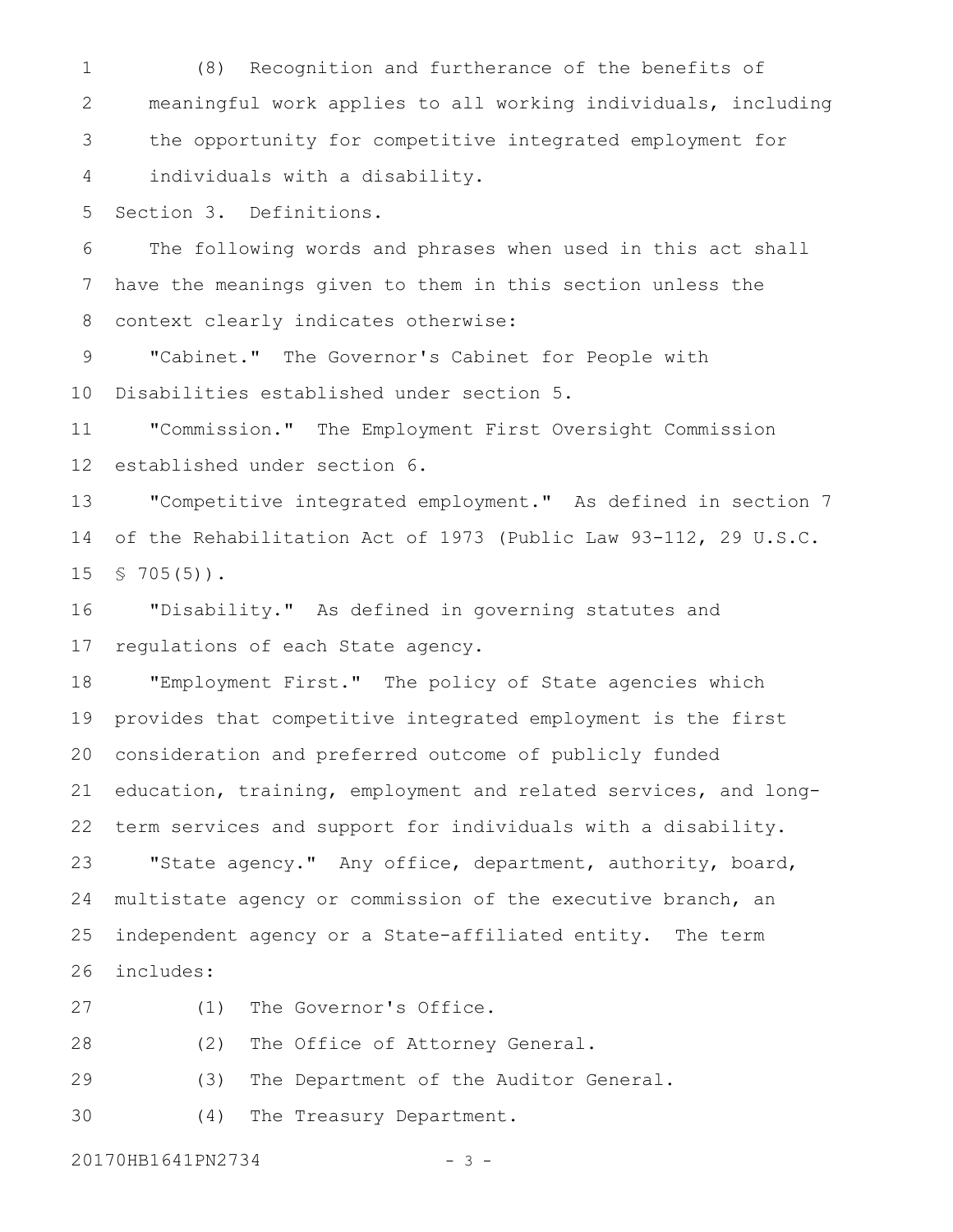(5) An organization established by the Constitution of Pennsylvania, a statute or an executive order which performs or is intended to perform an essential government function. Section 4. Employment First. 1 2 3 4

(a) Policy.--It shall be the policy of the Commonwealth that competitive employment in integrated settings INTEGRATED EMPLOYMENT shall be the preferred outcome for all working ageadults and youth with disabilities INDIVIDUALS WITH A DISABILITY **<--** ELIGIBLE TO WORK UNDER FEDERAL OR STATE LAW, regardless of severity of disability and assistance required-, AND WORK-BASED <--LEARNING EXPERIENCES FOR ALL YOUTH WITH A DISABILITY IN COLLABORATION WITH THE DEPARTMENT OF LABOR AND INDUSTRY. Employment services and opportunities must be offered to all individuals WITH A DISABILITY receiving publicly funded services, regardless of whether they live in their own home or in a residential setting. **<-- <-- <--** 5 6 7 8 9 10 11 12 13 14 15 16

(b) Implementation.--State, county and local AND COUNTY agencies and any entity ENTITIES providing publicly funded education, training, employment and related services, and longterm services and support for individuals WORKING-AGE PENNSYLVANIANS with a disability that provide services and support to individuals with a disability who are eligible to work under Federal or State law shall comply with the requirements of Employment First and ensure that the requirements of Employment First are effectively implemented in agency programs and services to the extent practicable. **<-- <-- <--** 17 18 19 20 21 22 23 24 25 26

(c) Collaboration.--State, county and local AND COUNTY agencies and any entity ENTITIES providing publicly funded education, training, employment and related services, and longterm services and support for individuals WORKING-AGE **<-- <-- <--** 27 28 29 30

20170HB1641PN2734 - 4 -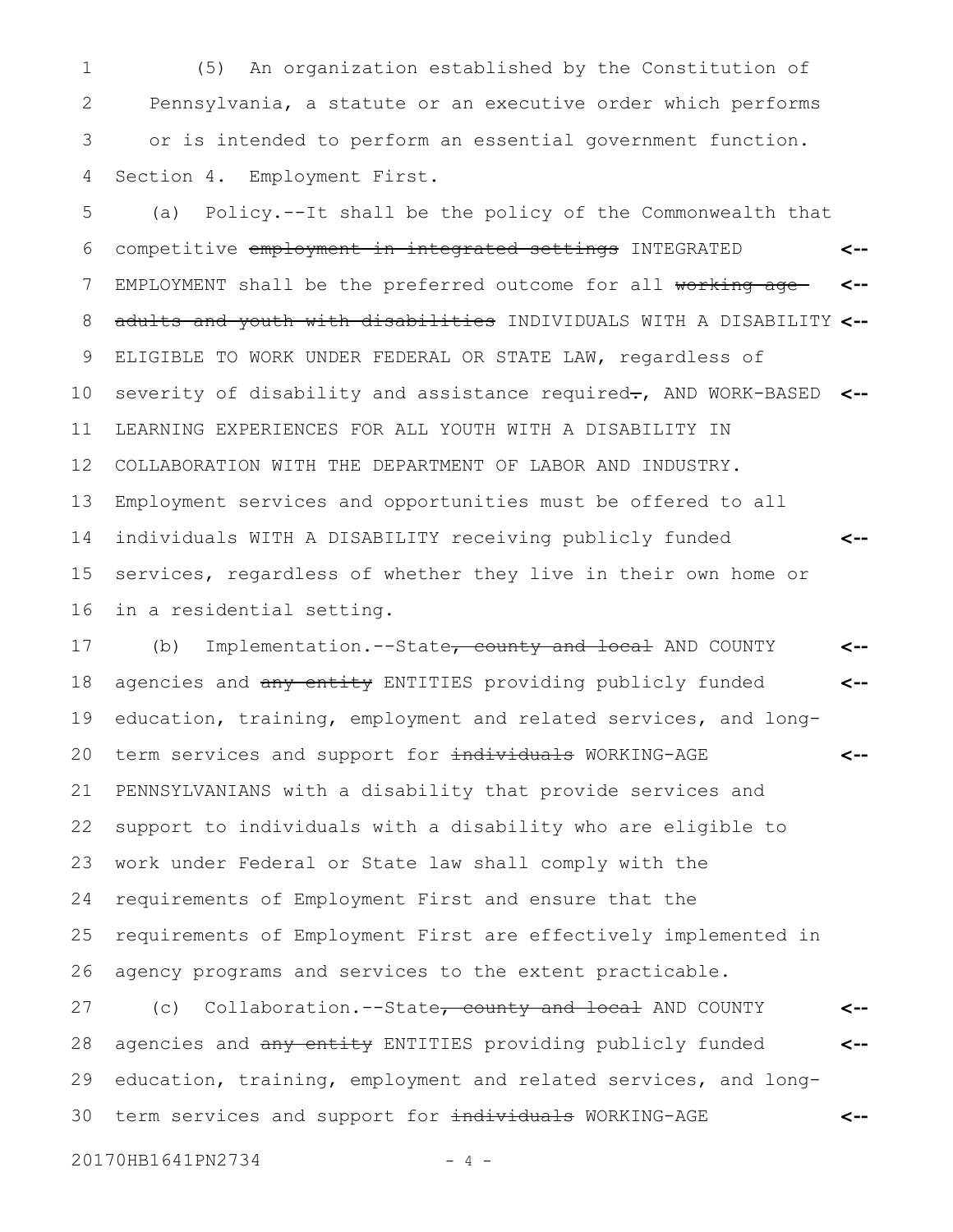PENNSYLVANIANS with a disability that provide services and support to individuals with a disability shall coordinate efforts and collaborate to ensure that State programs, policies, procedures and funding support competitive integrated employment for individuals with a disability who are eligible to work under Federal or State law. 1 2 3 4 5 6

7

(d) Policies.--

(1) State, county and local agencies AND COUNTY AGENCIES **<--** AND ENTITIES PROVIDING PUBLICLY FUNDED EDUCATION, TRAINING, EMPLOYMENT AND RELATED SERVICES AND LONG-TERM SERVICES AND SUPPORTS FOR WORKING-AGE PENNSYLVANIANS WITH A DISABILITY shall review their respective policies relating to payment of service providers, INCLUDING SUPPORTS COORDINATORS, to align **<-** payment policies with the requirements of Employment First. State, county and local agencies and any entity providing publicly funded education, training, employment and related services, and long-term services and support for individualswith a disability shall ensure that providers of service coordination, case management and authorization services funded through the State Medicaid program, including home and community-based waiver programs, receive financial incentives that FINANCIAL INCENTIVES, WHEN ALLOWABLE UNDER FEDERAL FUNDING RULES FOR EMPLOYMENT SERVICES, SHALL BE GRANTED TO PROVIDERS WHO support the placement and continued employment of individuals with disabilities in competitive employment in **<-** an integrated setting. A DISABILITY IN COMPETITIVE INTEGRATED **<--** EMPLOYMENT. **<-- <--** 8 9 10 11 12 13 14 15 16 17 18 19 20 21 22 23 24 25 26 27

(2) State agencies shall provide the designation of employment champions, consistent with the designation utilized by the Department of Human Services, to providers of 28 29 30

20170HB1641PN2734 - 5 -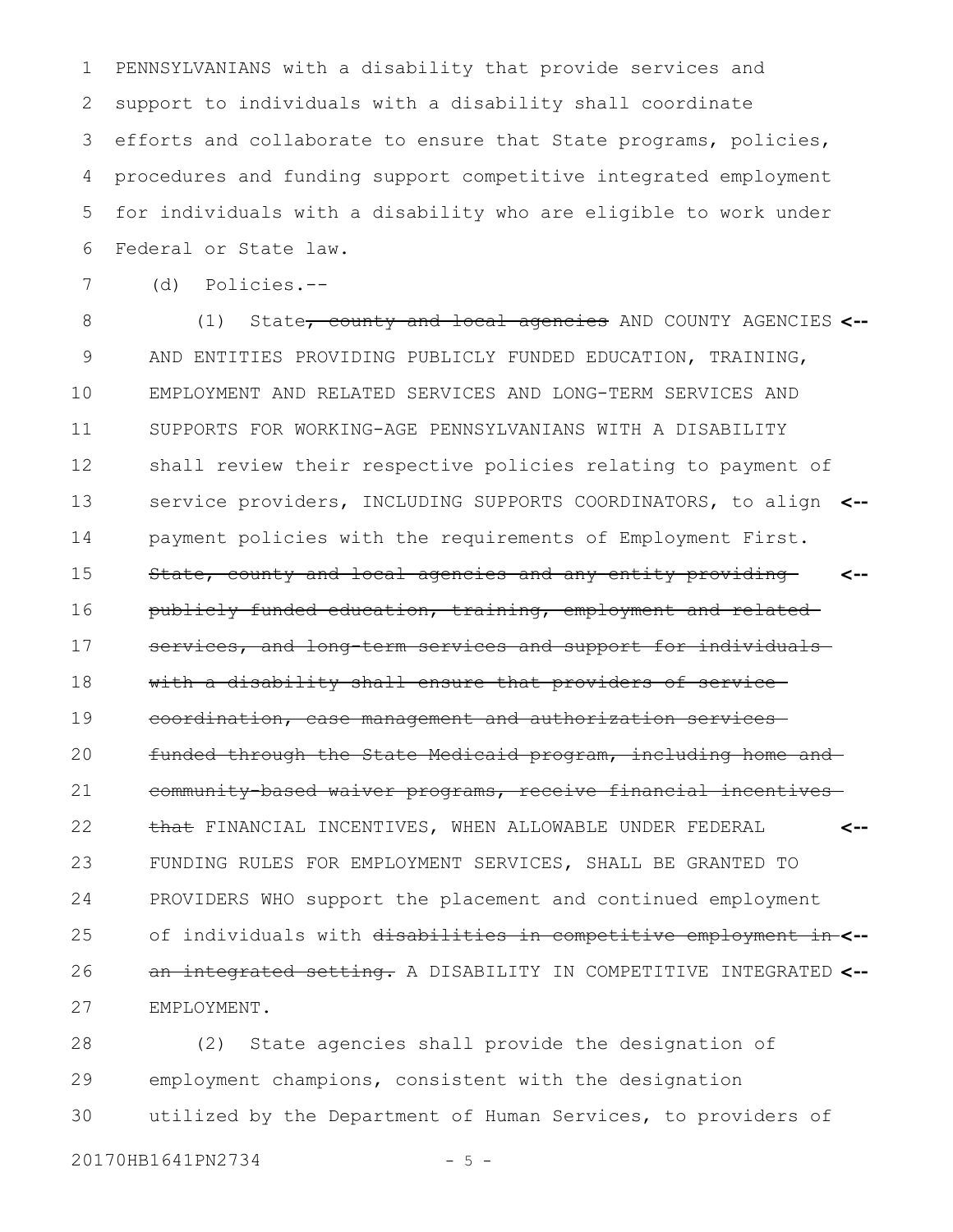service coordination, case management and authorization services funded through the State Medicaid program, including home and community-based waiver programs, who demonstrate commitment to Employment First and successfully support the placement and continued employment of individuals with a disability in competitive integrated employment. Employment champions shall be provided increased technical assistance to further support employment services. A complete list of employment champions shall be made available on the State agencies' websites. 1 2 3 4 5 6 7 8 9 10

(e) Staff.--State, county and local AND COUNTY agencies and **<-** any entity ENTITIES providing publicly funded education, training, employment and related services, and long-term services and support for individuals WORKING-AGE PENNSYLVANIANS <-with a disability shall implement the requirements of Employment First with trained and certified staff that are in compliance with governing statutes and regulations of each State agency. **<--** 11 12 13 14 15 16 17

(f) Assessment.--State, county and local AND COUNTY agencies **<-** and any entity ENTITIES providing publicly funded education, training, employment and related services, and long-term services and support for individuals with a disability shall develop clear outcome expectations for employment that include annual baseline employment data and specific percentage goals for individuals with a disability gaining competitive integrated employment. Each agency shall complete an assessment of its progress toward meeting these goals annually and ensure that the information is publicly available and posted on its publicly accessible Internet website. **<--** 18 19 20 21 22 23 24 25 26 27 28

(g) Progress.--State agencies are authorized to share general, nonindividualized data and information across systems 29 30

20170HB1641PN2734 - 6 -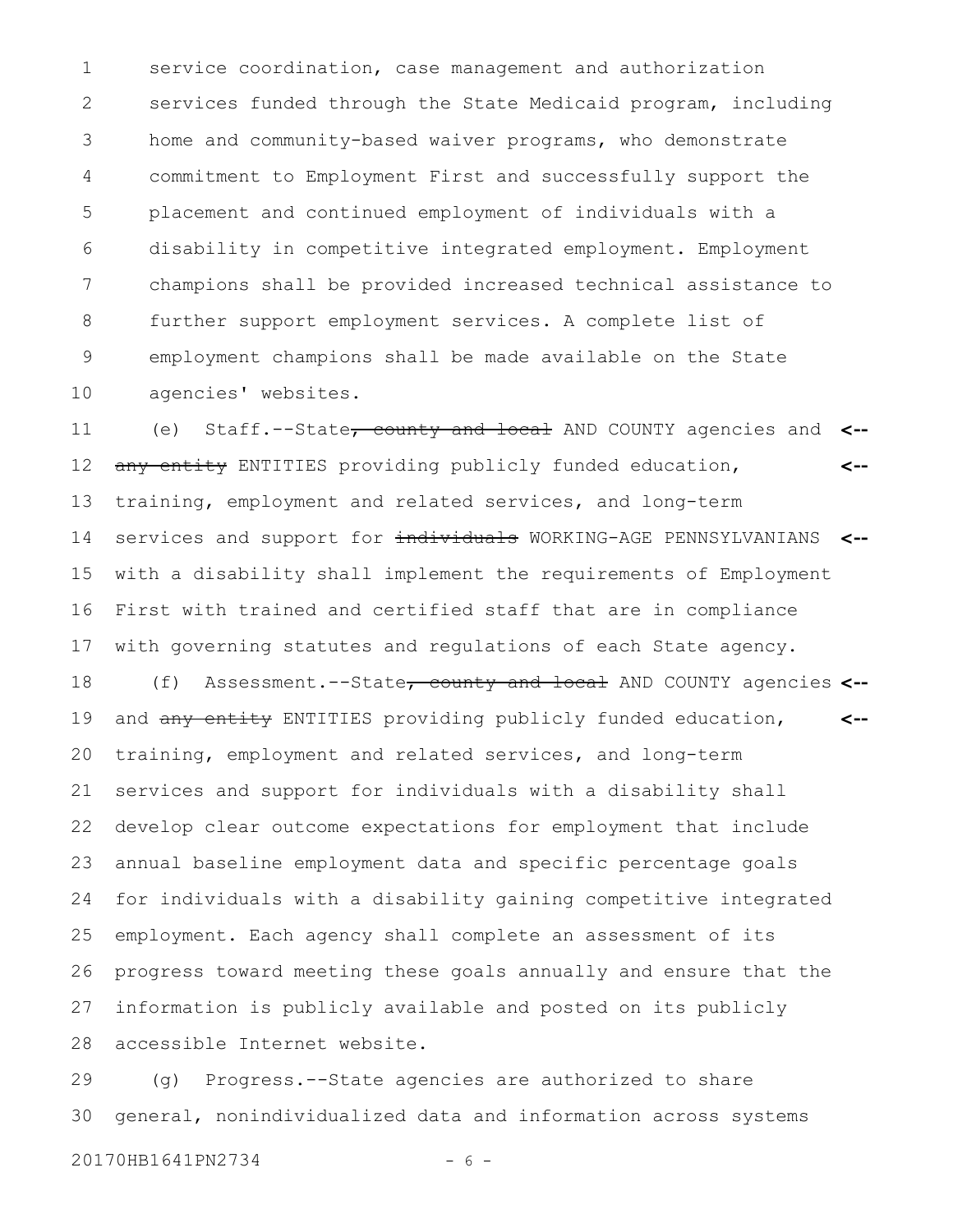in an effort to track implementation of Employment First. State agencies are encouraged to adopt measurable goals and objectives to promote the assessment of progress under this subsection. 1 2 3

(h) State agency compliance.--The following shall apply:

(1) State agencies shall make an effort to employ individuals with a disability in no less than 7% of the overall State work force. 5 6 7

4

(2) State agencies shall review on a biannual basis, the adequacy of hiring, placement and advancement practices with respect to individuals with a disability. 8 9 10

(3) No State agency shall be required to give preference in hiring to individuals with a disability. 11 12

(4) The Office of Administration shall develop a framework for individuals to self-report a disability. 13 14

(5) The State Civil Service Commission shall review and consider changes in its policies and procedures in order to support progress towards the initial goal established under this subsection. 15 16 17 18

(i) Initial plan.--No later than one year after the effective date of this subsection, the Office of the Governor shall develop an initial three-year plan based upon information provided by the State agencies for implementing Employment First for submission to the General Assembly. The plan shall identify the specific policies and implementation dates for State agency compliance with this act. 19 20 21 22 23 24 25

(j) Annual report.--The assessment information compiled by each State<del>, county and local</del> AND COUNTY agency and any entity providing publicly funded education, training, employment and related services, and long-term services and support for individuals WORKING-AGE PENNSYLVANIANS with a disability under **<-- <--** 26 27 28 29 30

20170HB1641PN2734 - 7 -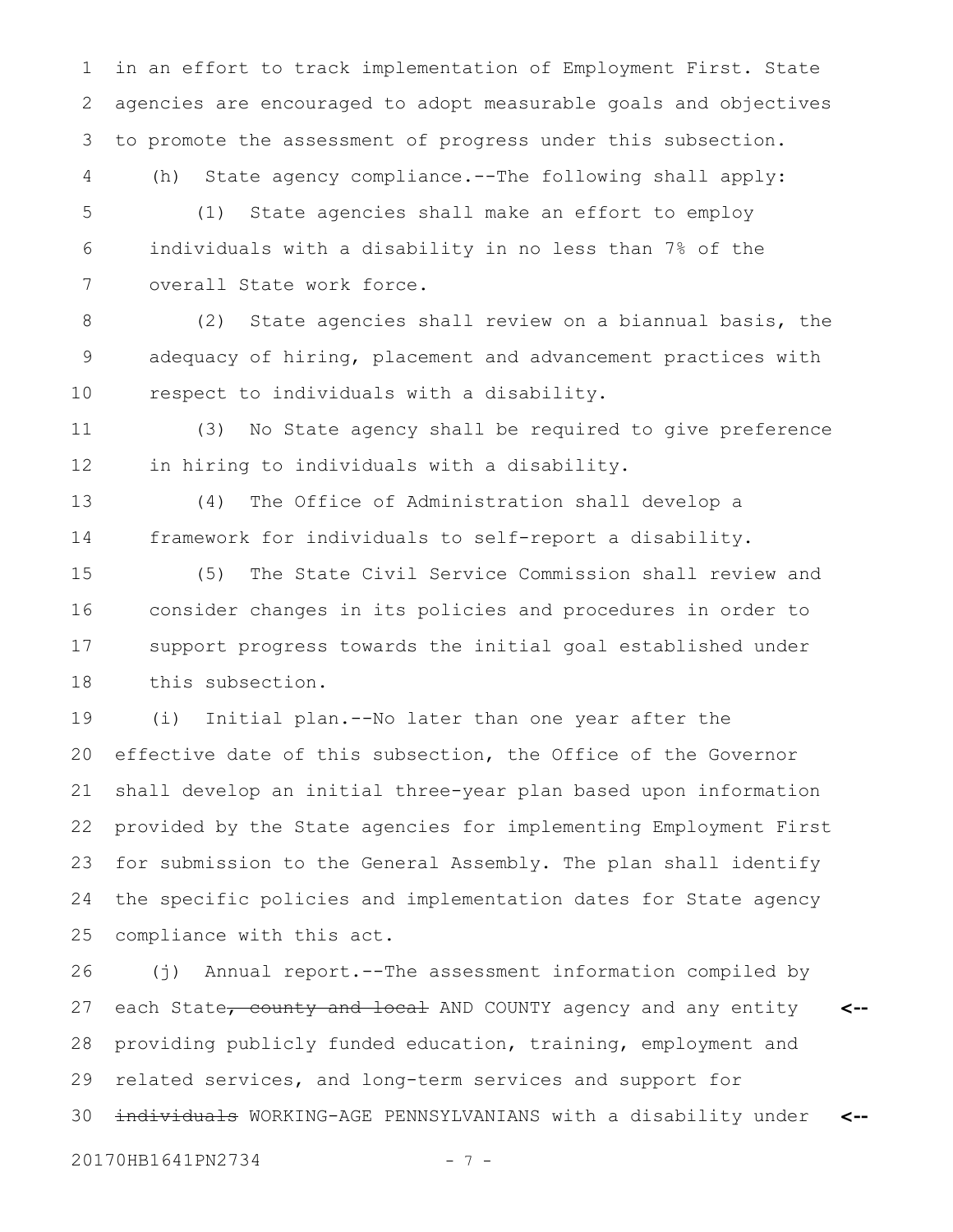subsections (f) and (g) and any other information deemed necessary shall be sent to the Governor's Office of Policy and Planning no later than October 1 of each year for consideration and inclusion in an annual report by the Office of the Governor to the General Assembly that documents continued and improved State agency compliance with this act. The report shall be submitted to the General Assembly no later than January 30 of each year. 1 2 3 4 5 6 7 8

Section 5. The Governor's Cabinet for People with Disabilities. (a) Establishment.--The Governor shall establish the Governor's Cabinet for People with Disabilities. The Governor shall appoint the members of the cabinet. 9 10 11 12

(b) Composition.--The cabinet shall consist of the following members, who may not delegate their duties to other members, except for good cause: 13 14 15

(1) Secretary of Human Services or a designee who shall be an employee of the Department of Human Services. 16 17

(2) Secretary of Labor and Industry or a designee who shall be an employee of the Department of Labor and Industry. 18 19

(3) Secretary of Health or a designee who shall be an employee of the Department of Health. 20 21

(4) Secretary of Education or a designee who shall be an employee of the Department of Education. 22 23

(5) Secretary of Transportation or a designee who shall be an employee of the Department of Transportation. 24 25

(6) Secretary of the Budget or a designee who shall be an employee of Office of the Budget. 26 27

(7) Secretary of Aging or a designee who shall be an employee of the Department of Aging. 28 29

(8) Secretary of Military and Veterans Affairs or a 20170HB1641PN2734 - 8 -30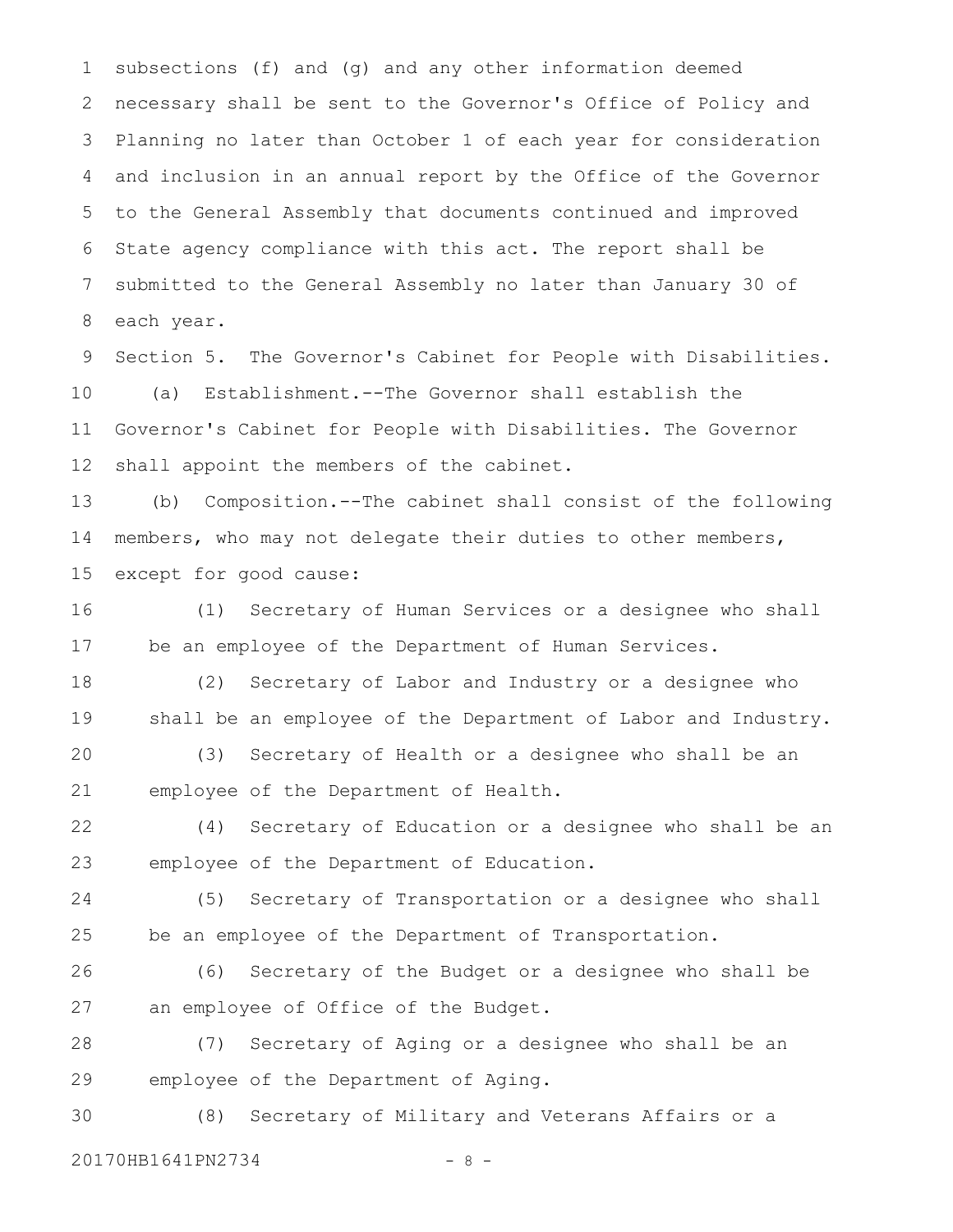designee who shall be an employee of the Department of Military and Veterans Affairs. 1 2

(9) Secretary of State or a designee who shall be an employee of the Department of State. 3 4

(10) Secretary of Policy and Planning or a designee who shall be an employee of the Office of Policy and Planning. 5 6

(11) Secretary of Community and Economic Development or a designee who shall be an employee of the Department of Community and Economic Development. 7 8 9

(12) Executive Director of the Pennsylvania Human Relations Commission or a designee who shall be an employee of the Pennsylvania Human Relations Commission. 10 11 12

(13) Executive Director of the Pennsylvania State Civil Service Commission or a designee who shall be an employee of the Pennsylvania State Civil Service Commission. 13 14 15

(14) Executive Director of the Pennsylvania Housing Finance Agency or a designee who shall be an employee of the Pennsylvania Housing Finance Agency. 16 17 18

(15) Executive Director of the Pennsylvania Developmental Disabilities Council or a designee who shall be an employee of the Pennsylvania Developmental Disabilities Council. 19 20 21 22

(16) Executive Director of the Pennsylvania Council on the Arts or a designee who shall be an employee of the Pennsylvania Council on the Arts. 23 24 25

(c) Powers and duties.--The cabinet shall have the following powers and duties: 26 27

(1) To conduct: 28

(i) a detailed review of existing regulations, policies and procedures relating to the goal of 29 30

20170HB1641PN2734 - 9 -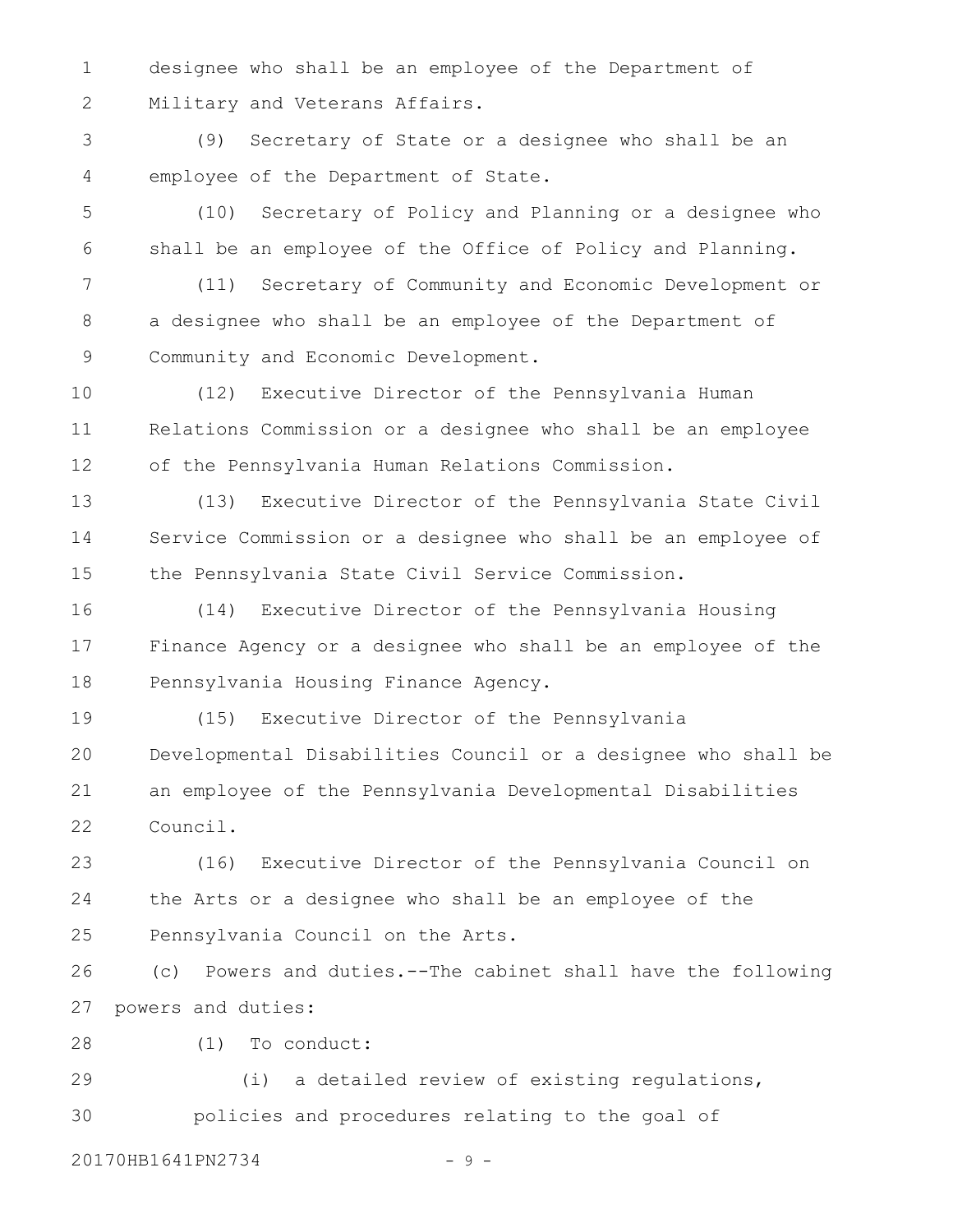competitive integrated employment for individuals with a disability; and 1 2

(ii) a review and alignment of service definitions, policies and payment structures within and across State agencies. 3 4 5

(2) To develop: 6

(i) recommendations to the Governor, the Secretary of Education, the Secretary of Human Services, the Secretary of Labor and Industry, the Secretary of Administration and the Secretary of General Services for changes in regulations, policies and procedures necessary to ensure implementation of Employment First; 7 8 9 10 11 12

(ii) recommendations to the Governor, the Secretary of Education, the Secretary of Human Services, the Secretary of Labor and Industry, the Secretary of Administration and the Secretary of General Services for the consistent collection of data and the enforceable sharing of data; 13 14 15 16 17 18

(iii) recommendations to the Governor for legislative changes necessary to support and implement this act. 19 20 21

(d) Collaboration.--The cabinet shall encourage the development and adoption of agreements among local entities of the State agencies to promote collaboration among agencies at regional and local levels across this Commonwealth. 22 23 24 25

(e) Meetings.--The cabinet shall meet quarterly and shall be responsible for coordinating the development of policies designed to implement this act by each State agency providing services to an individual with a disability. 26 27 28 29

Section 6. Employment First Oversight Commission. 30

20170HB1641PN2734 - 10 -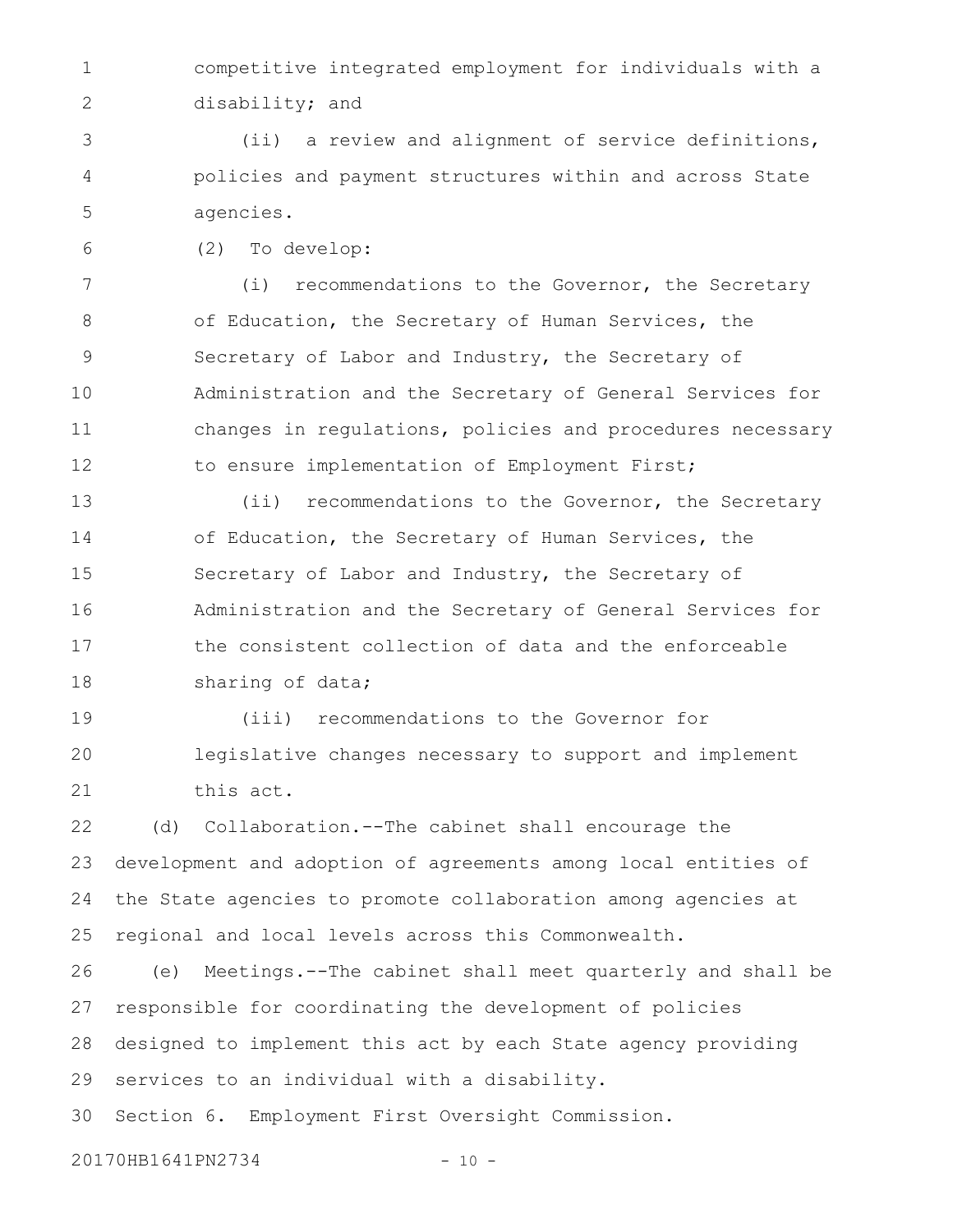(a) Establishment and composition.--An independent Employment First Oversight Commission is established. The commission shall consist of the following members, at least 51% of whom must have disabilities, who shall serve for a three-year term: 1 2 3 4 5

(1) Four members, not under the employ of the Commonwealth, who are individuals with a disability or individuals who are knowledgeable about the employment of individuals with a disability. The following shall apply: 6 7 8 9

(i) One shall be appointed by the President pro tempore of the Senate. 10 11

(ii) One shall be appointed by the Minority Leader of the Senate. 12 13

(iii) One shall be appointed by the Speaker of the House of Representatives. 14 15

(iv) One shall be appointed by the Minority Leader of the House of Representatives. 16 17

(2) Two individuals with a disability, appointed by the Governor. 18 19

(3) Two parents or family members of individuals with a disability, appointed by the Governor. 20 21

(4) Two individuals who have successful experience in providing services and support to high school students and recent graduates with a disability, leading to competitive employment in an integrated setting, appointed by the Governor. 22 23 24 25 26

(5) A representative of Disabilities Rights Pennsylvania, appointed by the Governor. 27 28

(6) A representative of the Pennsylvania Rehabilitation Council, appointed by the Governor. 29 30

20170HB1641PN2734 - 11 -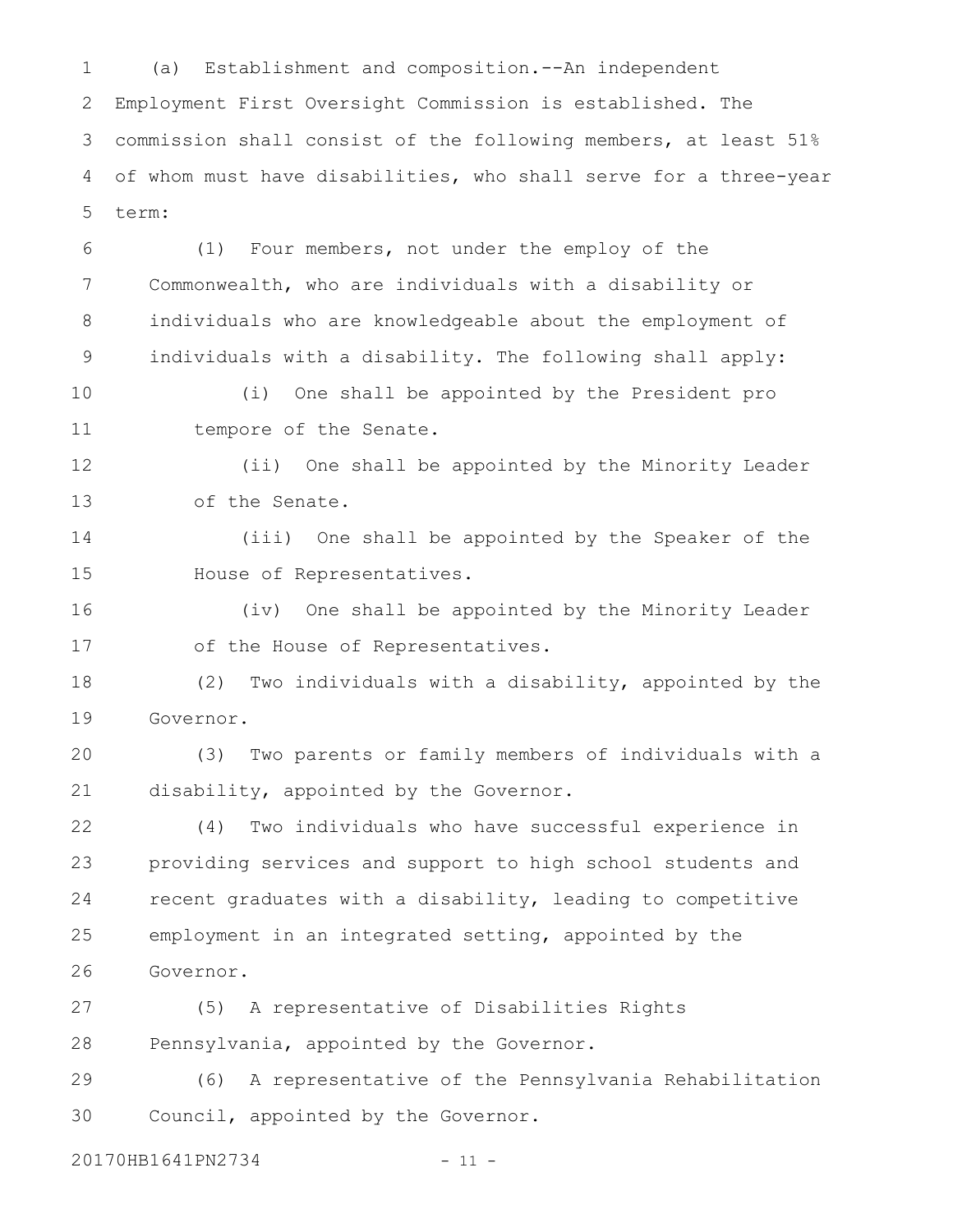(7) A representative of the Pennsylvania Statewide Independent Living Council, appointed by the Governor. 1 2

(8) A representative of a State association of accredited employment providers, appointed by the Governor. 3 4

**<--**

(8) A REPRESENTATIVE OF THE PENNSYLVANIA CLIENT ASSISTANCE PROGRAM, APPOINTED BY THE GOVERNOR. **<--** 5 6

(9) A REPRESENTATIVE OF A STATE ASSOCIATION OF ORGANIZATIONS THAT PROVIDES COMPETITIVE INTEGRATED EMPLOYMENT SERVICES, AMONG OTHER SERVICES, IN THE COMMUNITY FOR INDIVIDUALS WITH DISABILITIES, APPOINTED BY THE GOVERNOR. 7 8 9 10

(10) A REPRESENTATIVE OF AN ORGANIZATION THAT PARTNERS WITH PRIVATE BUSINESSES OR STATE AGENCIES, OR BOTH, TO DELIVER SERVICES THAT CREATE COMPETITIVE EMPLOYMENT OPPORTUNITIES IN THE COMMUNITY FOR INDIVIDUALS WITH DISABILITIES, APPOINTED BY THE GOVERNOR. 11 12 13 14 15

(b) Meetings.--The Governor shall designate one member to convene and organize the first meeting of the commission at which the commission shall elect a chairperson and other officers as it deems necessary from among its members. The commission shall meet at least four times each year or at the call of the chairperson. A quorum shall consist of a majority of the members of the commission. All actions of the commission shall be taken only after approval by a majority vote of the members present after a quorum is established during a lawful meeting of the commission. 16 17 18 19 20 21 22 23 24 25

(c) Reimbursement.--Each member of the commission shall be reimbursed normal and customary travel expenses in accordance with Commonwealth travel policies for attendance at meetings of the commission. 26 27 28 29

(d) Progress.--The commission shall establish measurable 20170HB1641PN2734 - 12 -30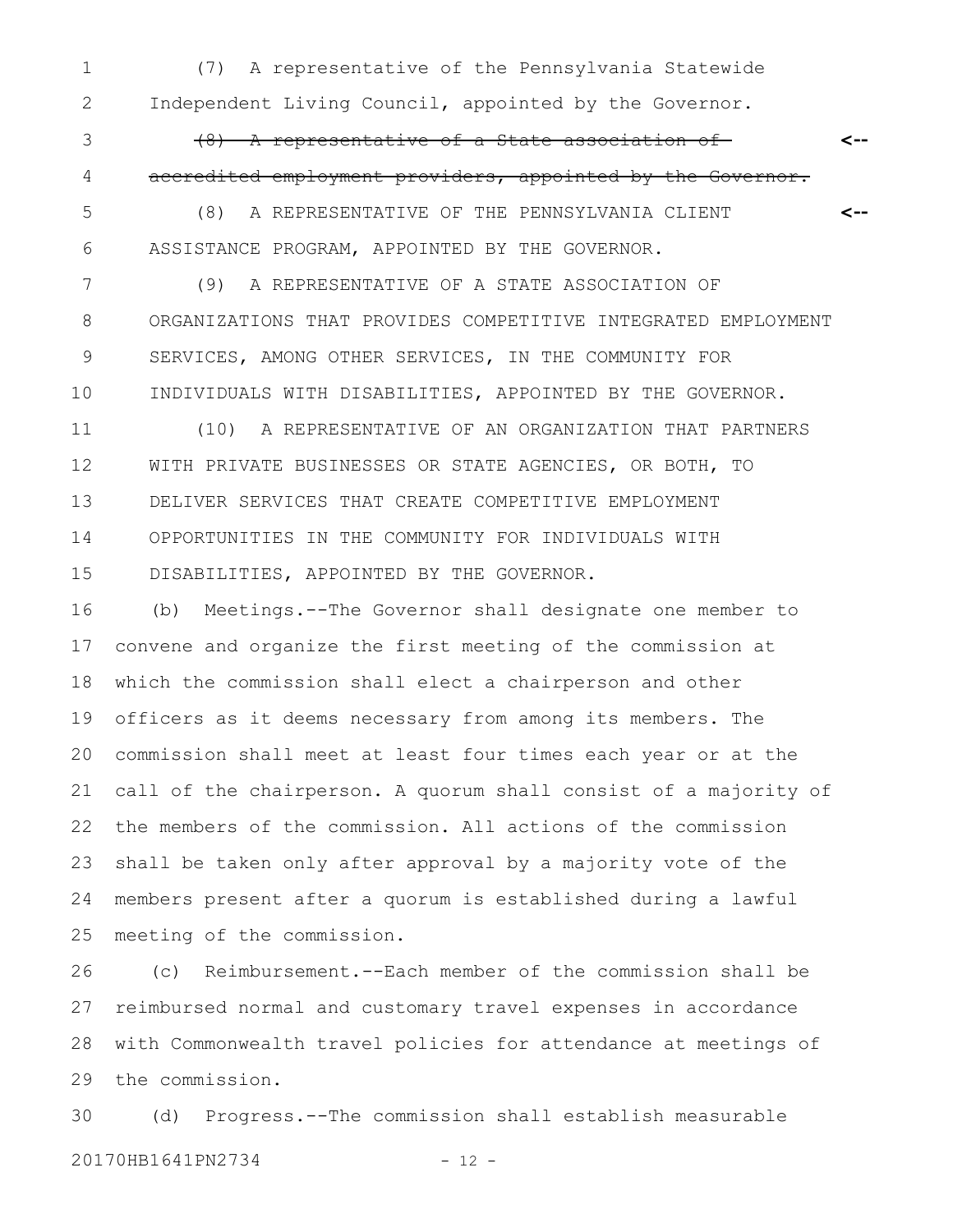goals and objectives governing the implementation of this act. The commission shall track the measurable progress of public agencies in implementing this act. All State agencies shall fully cooperate with and provide data and information to assist the commission in carrying out its duties. 1 2 3 4 5

(e) Annual report.--The commission shall issue an annual report on October 1 of each year, detailing the progress made on each of the measurable goals and objectives during the preceding fiscal year. The annual report shall also include recommendations to the Governor and the General Assembly for effective strategies and policies needed to support the implementation of this act. 6 7 8 9 10 11 12

(f) Support.--The Office of the Governor shall ensure that reasonable staff and support are made available to the commission to carry out its duties under this section. The Office of the Governor shall also ensure that administrative costs, including money for travel expenses authorized under subsection (c) and money for the distribution of the annual report and other related administrative costs, are made available to enable the commission to carry out its duties under this section. The commission may seek the attendance and participation of members of the cabinet in meetings of the commission in order to assist the commission in carrying out its responsibilities under this section. 13 14 15 16 17 18 19 20 21 22 23 24

Section 7. Training and outreach. 25

All State agencies providing services to individuals with a disability who are eligible to work under Federal and State law shall establish systems of outreach and training that provide information to the following individuals about Employment First and available opportunities for participation in competitive 26 27 28 29 30

20170HB1641PN2734 - 13 -